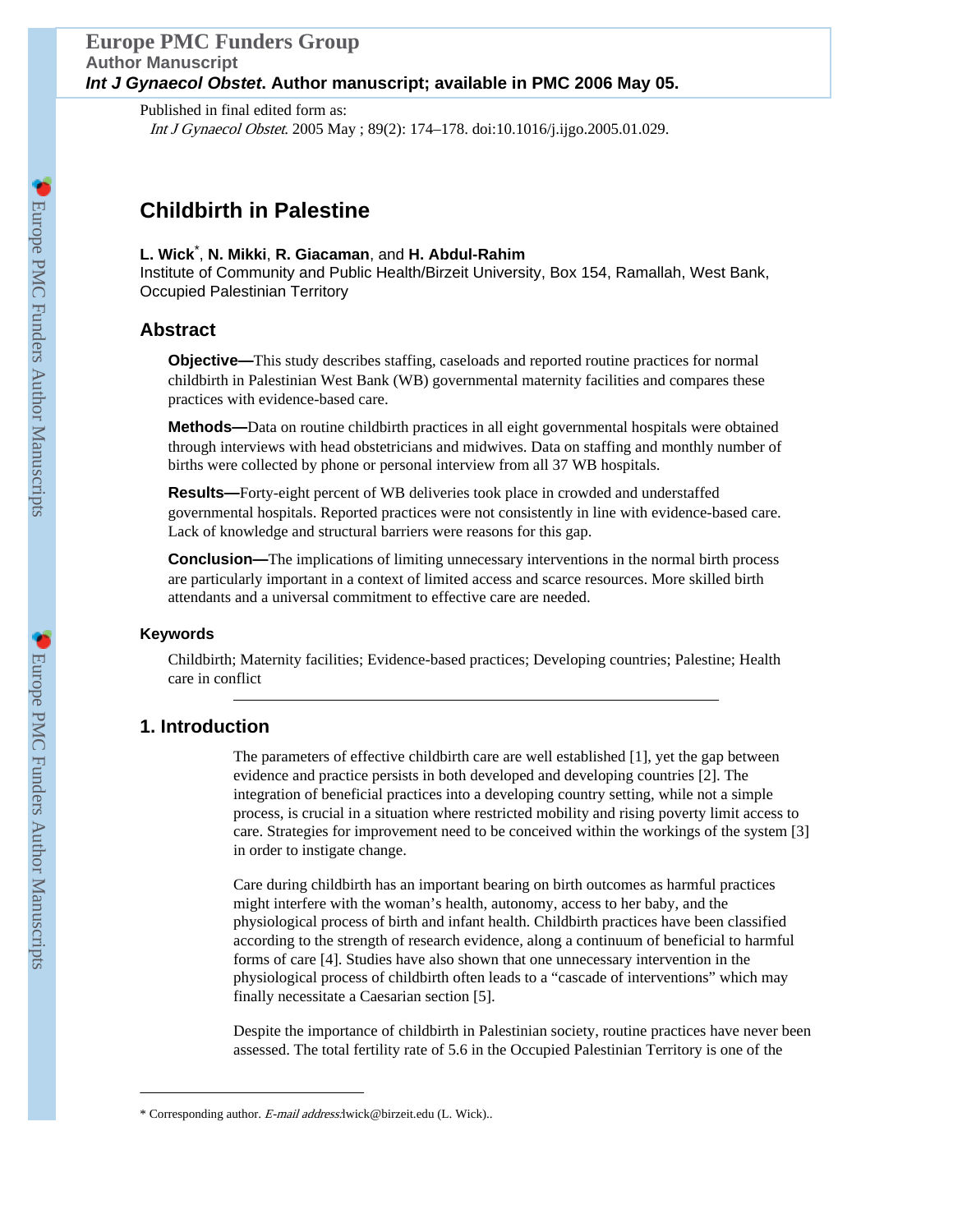highest in the region; 96% of births take place in health institutions, and the Caesarian section rate has risen from 8.8% in 2000 to 12.4% in 2004 [6], raising questions about the patterns of childbirth care. In assessing normal childbirth practices in WB governmental hospitals and their consistency with evidence-based maternity care, this study highlights the complex interaction between actual childbirth practices and different agents, institutional factors, and political and social components influencing patterns of care, with the aim of identifying possibilities for change.

### **2. Methods**

Information on routine policies and practices for normal childbirth was collected from all eight WB governmental maternity hospitals. A semi-structured questionnaire with 56 items in the form of fixed-choice and open-ended questions was used in interviews with the head obstetrician and midwife of each institution during fieldwork visits between May 2002 and April 2003. Observations of the hospital setting and interactions contributed to understanding the context of care. The extended period of fieldwork resulted from closures and curfews. For comparative purposes and a comprehensive overview of maternity hospital utilization, data on staffing and the monthly number of births during 2001 were collected from all 37 WB maternity facilities, according to a list provided by the Ministry of Health. Data were analyzed using the Statistical Package for the Social Sciences (SPSS 8). Content analysis according to themes was used for analysis of the qualitative data.

## **3. Results**

#### **3.1. Distribution of hospitals and staffing**

While the private sector had the highest number of maternity facilities (15), only 13.2% of births in 2001 took place there, while 48.3% of births occurred in the 8 governmental hospitals, where maternity care was free of charge (Table 1). The total number of obstetricians and midwives in the 37 hospitals was 84 and 221, respectively, and only 7% (6) of the obstetricians were female. Table 1 indicates a discrepancy between staffing and caseloads in the governmental and private sectors. Only 32.1% of the obstetricians and 34.4% of the midwives worked in the governmental sector where almost half of the deliveries occurred, with 36.9% of the obstetricians and 20.8% of the midwives in the private sector, which had next to the least proportion of deliveries. The NGO sector seemed to fall in between, as Table 1 demonstrates. Excluding UNRWA with its single hospital, governmental hospitals had the highest deliveries per provider ratio. The ratio of deliveries/ midwives was significantly higher in the governmental sector than in either nongovernmental or private sectors. The ratio of deliveries/obstetricians was significantly higher in the governmental sector than in the private sector.

#### **3.2. Reported practices in governmental maternity facilities**

For purposes of comparison with the best evidence, practices have been classified according to Enkin et al. [4] (Table 2). All eight hospitals reported using the 'three beneficial forms of care' and at least seven reported using all but one of the seven 'forms of care likely to be beneficial'. The harmful practices most frequently applied were the lithotomy position for giving birth and the liberal use of episiotomy, while the beneficial practice of a companion during labor and birth was not utilized at all.

#### **3.3. Providers' perceptions and obstacles to adopting evidence-based practices**

Providers' perceptions helped to contextualize current practices. Midwives expressed their belief in the physiological process of childbirth and awareness of their role in promoting it. However, in seven of the eight hospitals, midwives claimed that high caseloads and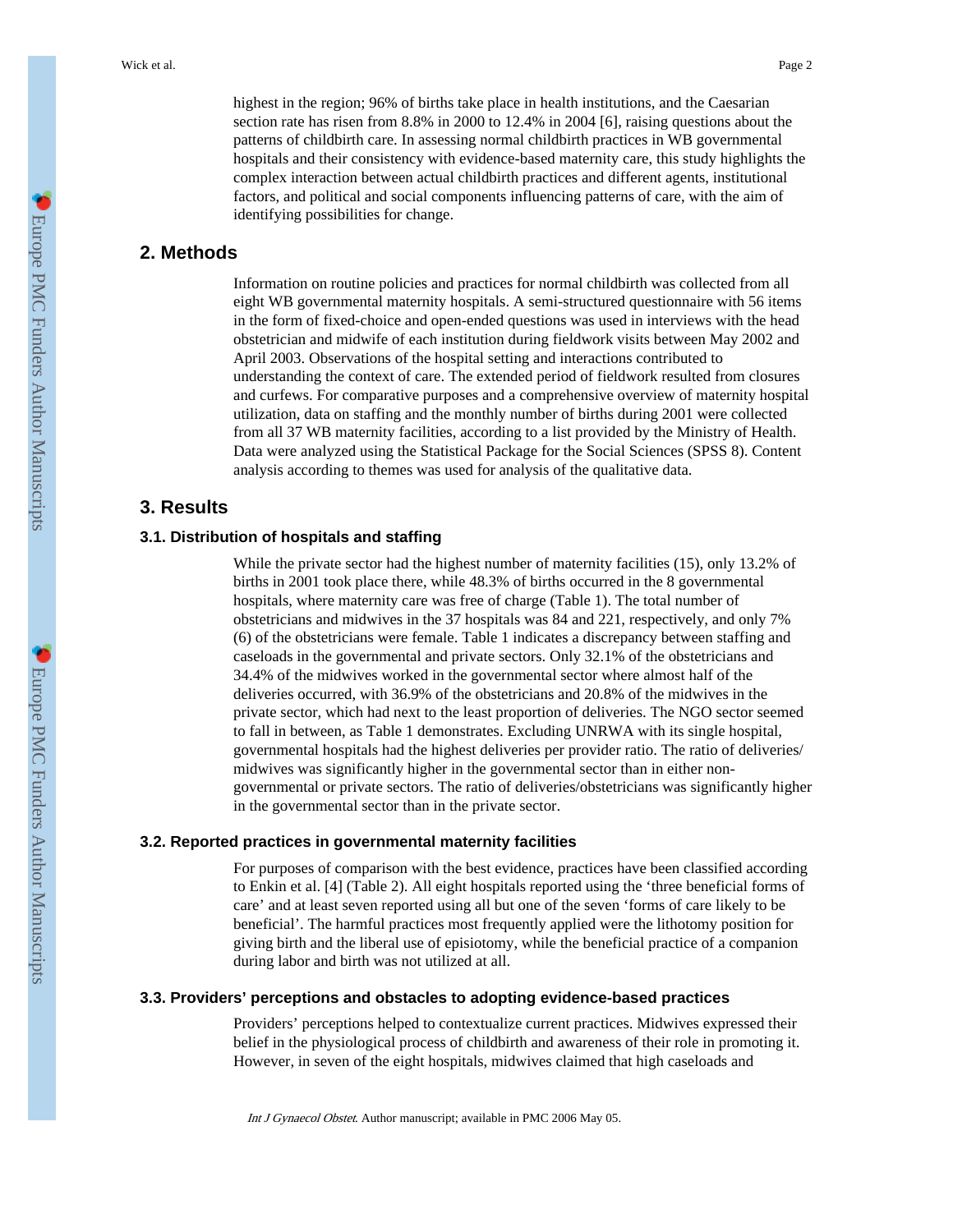overcrowding were reasons for neglecting provider support and for frequent utilization of oxytocin and pethidine in normal labor. Obstetricians showed more interest in emergency cases, remarking that complications have increased due to late arrivals after delays at checkpoints and late referrals from private hospitals for Caesarean operations free of charge. They expressed the need for alternative settings for low-risk birthing women so as to accommodate the needs of high-risk patients in referral hospitals. All providers reported that low salaries and chronic stress were factors affecting adequate provision of care.

### **4. Discussion**

With the increased need for free services and unpredictable access to maternity facilities, hospitals face daunting challenges in providing safe and satisfying care. While providers claimed to use most of the beneficial practices, reported practices do not always reflect actual care. However, the assessment gives a general overview and identifies essential challenges to change. Avoiding harmful practices would improve quality. Governmental hospitals were critically understaffed with obstetricians and midwives, raising the issues of minimal human resources for safe childbirth and staff motivation, both crucial in promoting change [7]. Female obstetricians are rare, in spite of women's preference in maternity services for female providers [8].

None of the governmental hospitals allowed the presence of a birth companion during labor and delivery, which is of particular concern given understaffing and the acute psychosocial needs of pregnant women. Continuous support during childbirth has been shown to reduce the use of analgesia and operative deliveries and to increase maternal satisfaction [9]. Lack of space, need for privacy, and the burden of additional lay people interfering with hospital routines were reasons given for rejecting family support (traditionally by a mother or mother-in-law). While observation points to lack of space as a genuine issue, the effect of laboring alone appears to be worse than the risk of lack of privacy. Female relative support in a developing country has been shown to be a low-cost, culturally acceptable intervention associated with a higher frequency of normal delivery [10].

Wide application was reported of the use of pethidine, the most common analgesia in the WB hospitals for labor pain, and of the augmentation of normal labor with oxytocin. Midwives' reasons for increased use of these interventions were overcrowding, understaffing, and women's anxiety about returning home. Both interventions may be harmful routine practices given insufficient monitoring and personnel. The frequent use of oxytocin during the first stage increases fetal morbidity and mortality in developing country contexts [11]. Pethidine is associated with respiratory difficulties of the newborn, hinders early breastfeeding, and high doses during labor have been associated with addictive behaviors later in life with fetal exposure to opiates [12]. According to a recent study, women reported that narcotics as pain relief during labor were less likely to be rated as very helpful than five drug-free methods, such as hot or cold objects, hands-on techniques, and position changes [13]. While all hospitals reported the use of electronic fetal monitors to assess fetal heartbeat, providers also claimed that this equipment was difficult to maintain and repair because of frequent closures. Only three hospitals had a fetal stethoscope, a cheap and appropriate tool for fetal surveillance.

Some aspects of quality care are difficult to apply in a developing country, especially if they increase costs. For example, one-to-one midwifery care in the governmental hospitals, even though currently a non-realizable option, should in the long-term be considered as a strategy that improves birth outcomes and ultimately reduces costs [14]. Some beneficial practices, on the other hand, would not require additional resources or structural change. Permitting food and drink during normal labor might shorten its duration and reduce the need for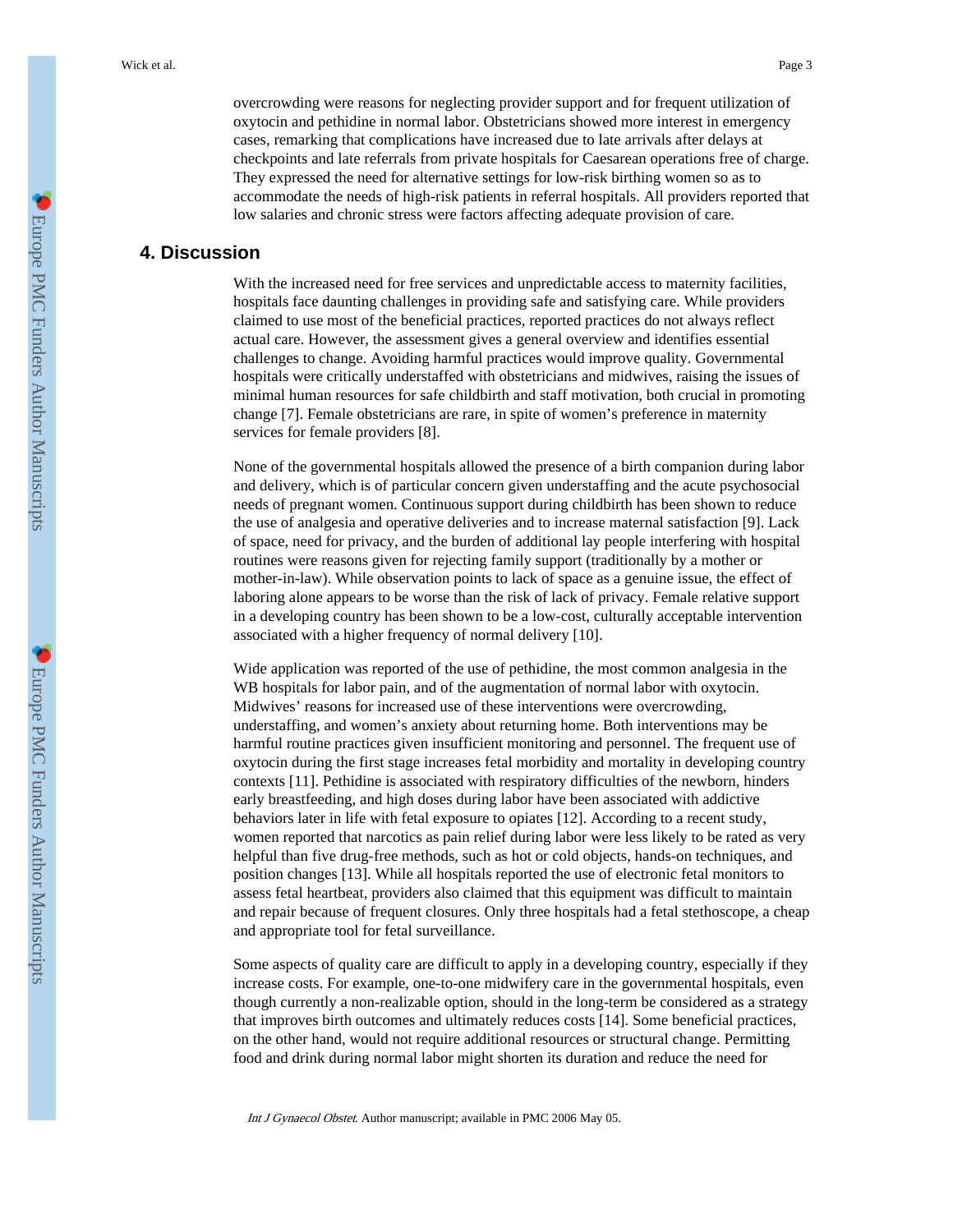oxytocin infusion [15]; avoiding routine intravenous infusions would reduce the negative effects on the mother and newborn, the additional burden on the birth attendants and the cost of the intervention. Encouraging women to give birth in a sitting, squatting or side-lying position could facilitate the second stage and shorten the duration of the birth [16]. Restricting episiotomy would reduce the workload of providers and postpartum complications of the mother [17].

Finally, lack of knowledge and outdated habits were factors explaining ineffective care. Routine practices seemed to depend on the style of the head obstetrician rather than guidelines rooted in best evidence. Few mechanisms were available to assure quality care. Changing practices seems to be a long process requiring policies and a birthing environment promoting education, re-education, the availability of information and the transformation of individual health providers into a team aware of the need to change practices in line with effectiveness.

# **5. Conclusions**

This study has identified a gap between reported practices and research evidence with critical implications for childbirth care. Understaffing, overcrowded facilities and ineffective interventions raise questions concerning the organization of maternity care. Normal births without unnecessary technical interventions are relatively inexpensive [18] and less likely to lead to iatrogenic complications, something crucial in a situation where access to higher levels of care is frequently limited.

There needs to be a sufficient number of skilled birth attendants with appropriate attitudes, skills and time to support normal labor and birth and avoid over-medicalization. Many women in the region still consider childbirth to be a physiological process [19]. Within this particular environment, an appropriate and sustainable model of care for uncomplicated childbirth is needed, including attitudes, management structures and gender considerations that facilitate the process with a minimum of interventions.

Regional studies have described maternity practices inconsistent with research evidence [20–22], raising challenges for women, health providers and policy-makers in improving childbirth care. Evolving practices would benefit from further analysis, concerning components of the birthing environment in a given context that promote normal birth. More generally, research might focus on the ways in which a particular environment impacts the utilization of specific practices, on what happens in the process of transfer of obstetrical and midwifery training and childbirth technology to developing countries, and on modalities for placing women at the center of the childbirth event.

The childbirth process is shaped not only by medical, institutional and health factors, but also by the broader context within which childbirth is embedded. An assessment of routine interventions in childbirth care with a view to improving practices is not a luxury but a necessity, given scarce human and material resources and limited access to services.

### **Acknowledgments**

This article is part of a regional research project on Choices and Challenges in Changing Childbirth in the Arab Region, sponsored by the Center for Research on Population and Health at the American University of Beirut, Lebanon, with generous support from the Wellcome Trust.

### **References**

1. The Cochrane Library, Issue 4. Chichester, UK: John Wiley and Sons Ltd.; 2004.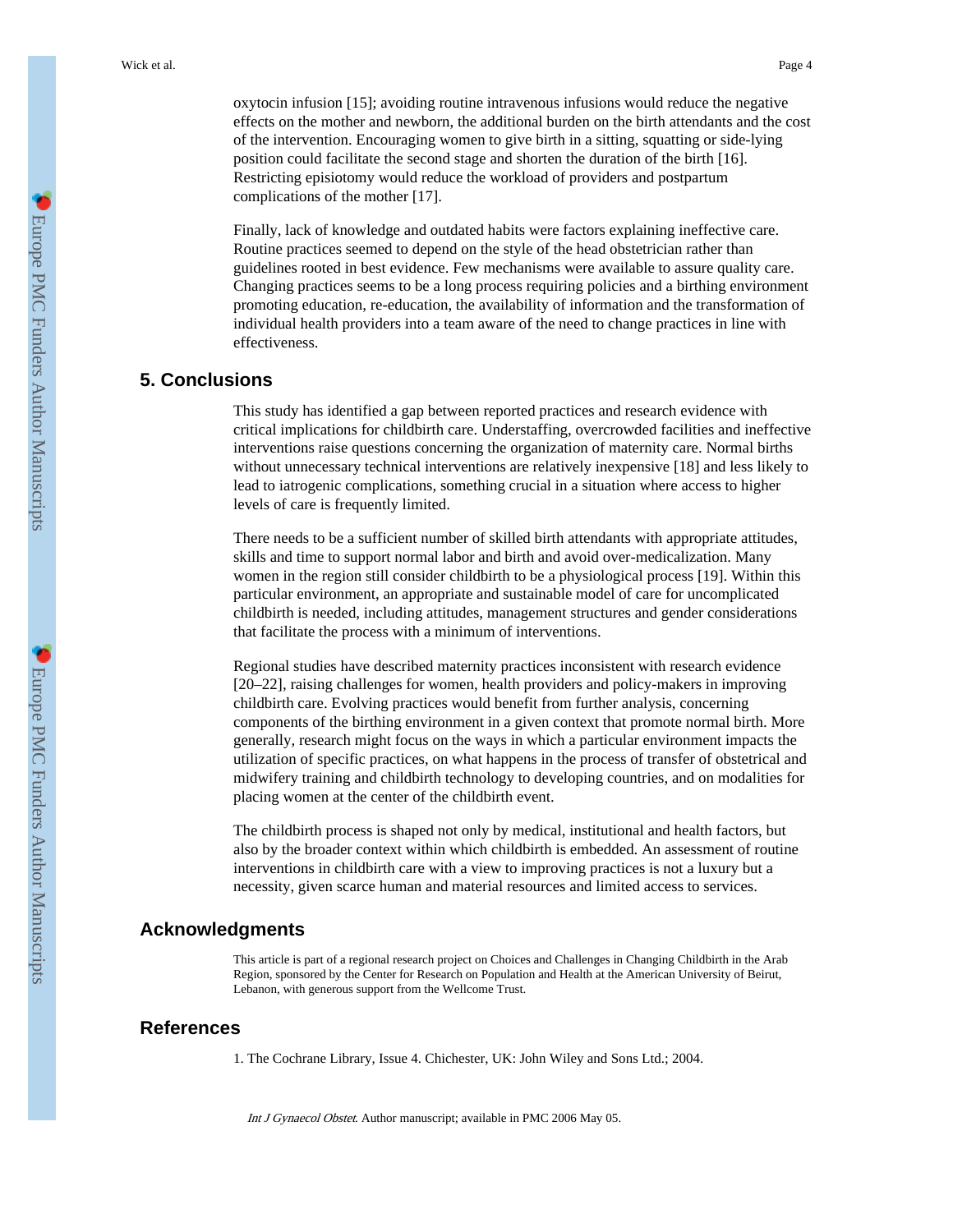- 2. Villar J, Carroli G, Gulmezoglu AM. The gap between evidence and practice in maternal health care. Int J Gynecol Obstet. 2001; 75:S47–54.
- 3. Bale JR, Stoll B, Lucas A, editors. Improving birth outcomes: meeting the challenge in the developing world. Washington (DC): The National Academies Press; 2003. p. 102.
- 4. Enkin M, Keirse MJNC, Neilson J, Crowther C, Duley L, Hodnett E, et al. A guide to effective care in pregnancy and childbirth. 3rd ed. Oxford: Oxford University Press; 2000.
- 5. World Health Organization. Having a baby in Europe. Copenhagen: WHO Regional Office; 1985. p. 97–8.
- 6. Palestinian Central Bureau of Statistics. Press release: demographic and health survey. Ramallah: PCBS; 2004.
- 7. Fathala M. Good anatomy does not mean good physiology: a commentary. Int J Gynecol Obstet. 2003; 8:104–6.
- 8. Giacaman R, Kan'an S, Salem H. An assessment of training needs in the West Bank and Gaza Strip. Ramallah: Palestinian Coalition for Women's Health; 1995.
- 9. Hodnett ED, Gates S, Hofmeyr GJ, Sakala C. Continuous support for women during childbirth (Cochrane Review). The Cochrane Library, Issue 3. Oxford: Update Software; 2003.
- 10. Madi BC, Sandall J, Bennett R, Macleod C. Effects of female relative support in labor: a randomized controlled trial. Birth. 1999; 26:4–8. [PubMed: 10352048]
- 11. Dujardin B, Boutsen M, De Schampheleire I, Kulker R, Manshande JP, Bailey J, et al. Oxytocics in developing countries. Int J Gynecol Obstet. 1995; 50:243–51.
- 12. Caton D, Corry M, Frigoletto F, Hopkins D, Lieberman E, Mayberry L, et al. The nature and management of labor pain: executive summary. Am J Obstet Gynecol. 2002; 186(5):S9.
- 13. Declercq ER, Sakala C, Corry M, Applebaum S, Risher P. Listening to mothers: report of the first national U.S. survey of women's childbearing experiences. New York: Maternity Center Association and Harris Interactive Corporate Headquarters; 2002. p. 20–1.
- 14. Expert Group on Acute Maternity Services. Reference report. December 2002:57. [Online] Retrieved 10/4/2004. (www.scotland.gov.uk/library5/health/egas.pdf).
- 15. Garite TJ, Weeks J, Peters-Phair K, Pattillo C, Brewster W. A randomized controlled trial of the effect of increased intravenous hydration on the course of labor in nulliparous women. Am J Obstet Gynecol. 2000; 183(6):1544–8. [PubMed: 11120525]
- 16. Gupta JK, Nikodem VC. Woman's position during second stage of labor (Cochrane Review). The Cochrane Library, Issue 4. Oxford: Update Software; 2000.
- 17. Signorello L. Midline episiotomy and anal incontinence: retrospective cohort study. Br Med J. 2000; 320(7227):86–90. [PubMed: 10625261]
- 18. Nesbitt T. Rural maternity care: new models of access. Birth. 1996; 23(3):161–5. [PubMed: 8924102]
- 19. Zurayk H, Sholkamy H, Younis N, Khattab H. Women's health problems in the Arab world: a holistic policy perspective. Int J Gynecol Obstet. 1999; 58:8.
- 20. Khayat R, Campbell O. Hospital practices in maternity wards in Lebanon. Health Policy Plan. 2000; 15(3):270–8. [PubMed: 11012401]
- 21. Khalil K, Cherine M, Elnoury A, Sholkamy H, Breebart M, Hassanein N. Labor augmentation in an Egyptian teaching hospital. Int J Gynecol Obstet. 2004; 85:74–80.
- 22. Abdulsalam A, Bashour H, Cheikha S, Al-Faisal W, Gabr A, Al-Jorf S, et al. Routine care of normal deliveries as applied in Syrian maternity wards. J Arab Board Med Spec. 2004; (6):134– 40.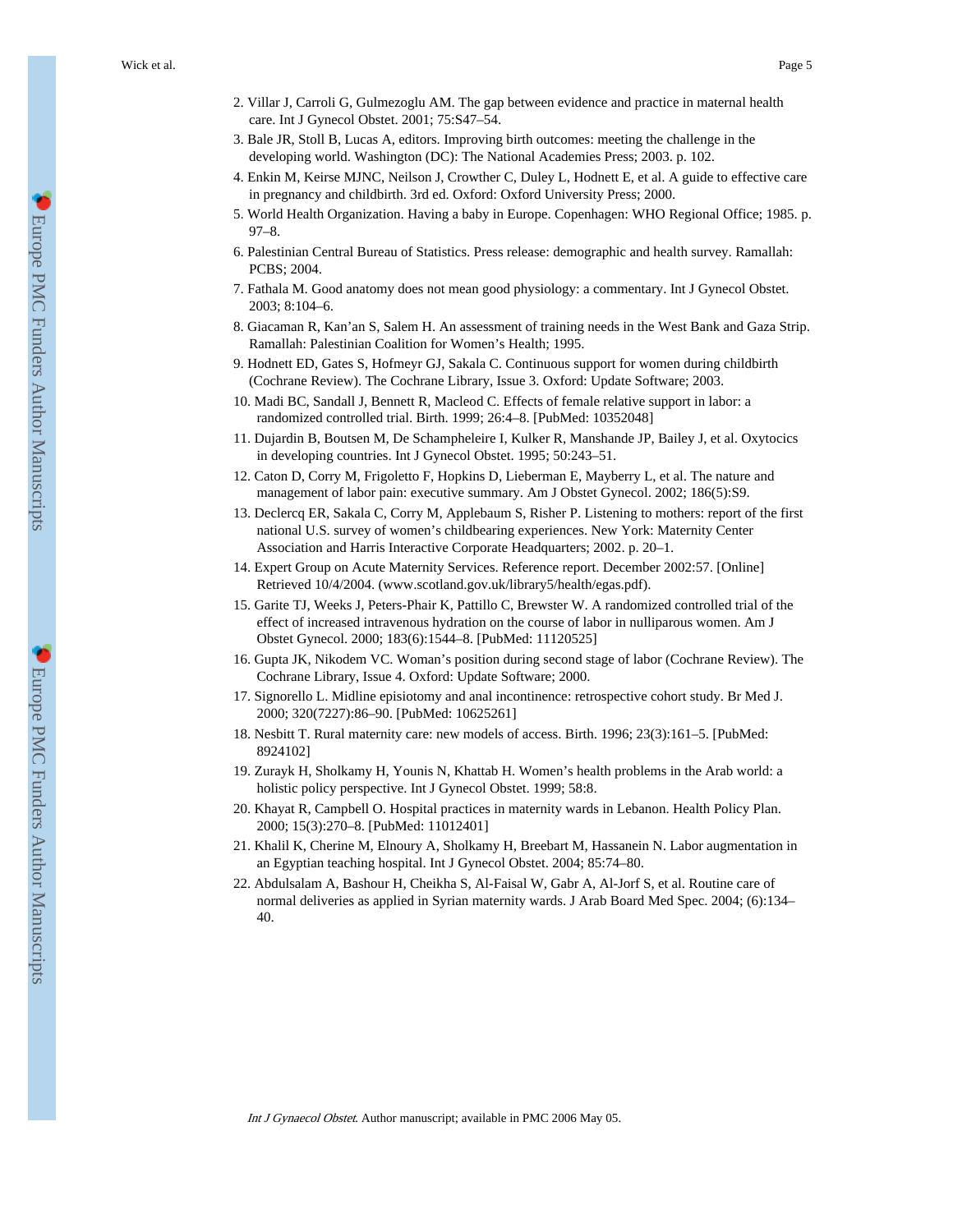| ٦ |  |
|---|--|
|   |  |
|   |  |
|   |  |

| Sector           |                        | Hospitals, $\varphi_0(n)$ A verage monthly deliveries, 2001, $\varphi_0(n)$ Staff obstetricians, $\varphi_0(n)$ Midwives, $\varphi_0(n)$ |           |           |
|------------------|------------------------|------------------------------------------------------------------------------------------------------------------------------------------|-----------|-----------|
| Governmental     | 21.6(8)                | 48.3 (2274)                                                                                                                              | 32.1 (27) | 34.4 (76) |
| Non-governmental | 35.1 (13)              | 36.1 (1698)                                                                                                                              | 29.8 (25) | 40.7 (90) |
| Private          | 40.5 (15)              | $13.2(623)^{4}$                                                                                                                          | 36.9 (31) | 20.8 (46) |
| UNRWA            | 2.7(1)                 | 2.3 (110)                                                                                                                                | 1.2(1)    | 4.1(9)    |
| Total            | 99.9 <sup>b</sup> (37) | 99.9 <sup>b</sup> (4705)                                                                                                                 | 100 (84)  | 100 (221) |

d otoff: i.<br>Jolis  $\frac{1}{2}$  $\frac{1}{2}$ Á  $\frac{1}{2}$  $\ddot{i}$  $\frac{1}{2}$  $\ddot{P}$  $\epsilon$  W<sub>c</sub>  $\cdot$ :  $\frac{1}{2}$  of  $\frac{1}{2}$ É

 ${}^{\rm a}$  Data here are for 13 private hospitals. Data here are for 13 private hospitals.  $b_{\mbox{\scriptsize The total}}$  is not 100% due to rounding.

The total is not 100% due to rounding.